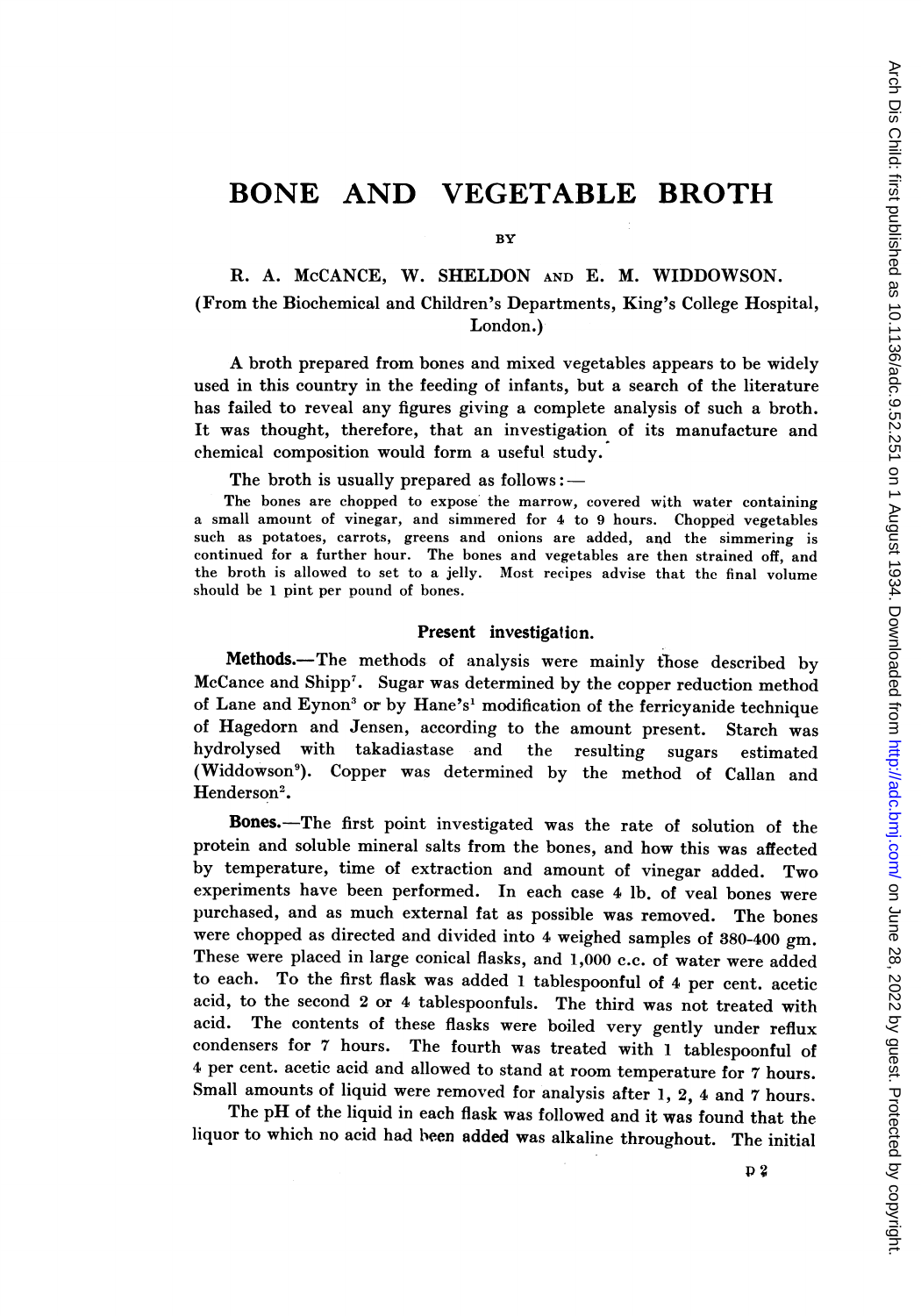pH of the liquors to which <sup>1</sup> tablespoonful of acetic acid had been added was <sup>4</sup> 4. At room temperature pH rose slowly throughout the experiment and was  $6.8$  at the end. At 100° C. the pH had risen to 7 in one hour. The pH of the liquor boiled with 2 tablespoonfuls of acetic acid rose gradually from 4 <sup>1</sup> but had only reached a value of 6 6 after 7 hours.

Fig. 1 shows the losses of nitrogen and potassium at 100°C. and at room temperature. Since it was found that the addition of acetic acid made little or no difference to the rate of protein extraction, the points plotted for the losses of nitrogen at  $100^{\circ}$  C. are the mean results obtained from the two experiments (six lots of bones) in which the amount of acid varied as described. The points representing losses at room temperature are also the mean of the two experiments (two lots of bones). The points on the curve showing potassium losses are also means.



FIG. 1.-Rate of loss of potassium and nitrogen from veal bones.

It will be observed that:-

(a) At 100° C. the loss of nitrogen proceeded at a linear rate for 7 hours.

(b) At room temperature the loss was much smaller and the rate of loss fell off as time went on (compare loss of salts). It is probable that at room temperature the loss of nitrogen is due only to the diffusion of soluble proteins and extractives from the bones, whereas at 100° C. it is due to the continuous conversion of insoluble collagen to gelatin.

(c) Temperature made relatively little difference to the loss of potassium.

(d) The loss of potassium was rapid in the first hour, both at room temperature and 100° C. After one hour the rate of loss fell off rapidly and there was little loss after the second hour.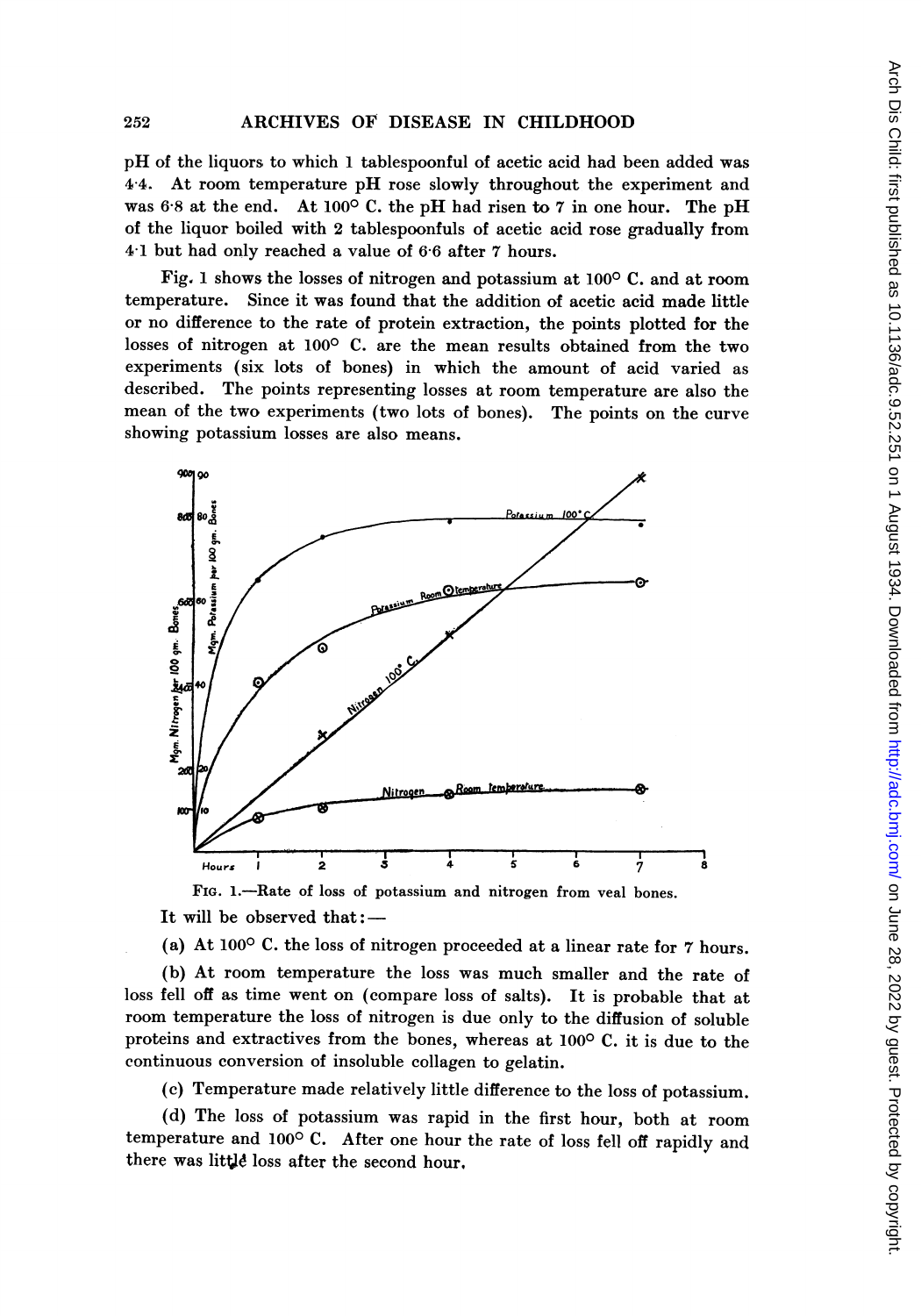It has been found that the losses of calcium, iron and magnesium were complete at the end of the first hour, both at 100° C. and at room temperature. The losses per 100 gm. of bones amounted to:—calcium 10 mgm., iron 0.4 mgm., magnesium 2.2 mgm.

It has not been found that the addition of acid, even in larger amounts than those advocated by the recipe, made any difference to the amount of calcium extracted from the bones. This was unexpected, but acetic acid is a weak acid, and the calcium phosphate in the bones is encased in collagen and other protective colloids which probably act as buffers and prevent the acid having any appreciable effect.

Qualitative colour tests for tryptophane, tyrosine and sulphur, which were carried out after the bones had been strained off, gave negative results. This indicates that the only protein obtained from the bones was gelatin, which is well known to be of limited biological value.



FIG. 2.—Rate of loss of soluble constituents from savoy cabbage at  $100^{\circ}$  C.

Vegetables.--The second part of the investigation was devoted to a study of the proportion of the constituents contributed to the broth by the vegetables. Four vegetables were chosen for this purpose-potatoes, onions, carrots and savoy cabbage-and each vegetable was investigated separately. The vegetables were out up into small pieces, the potatoes, for example, into <sup>1</sup> cm. cubes, and the carrots into thin slices. They were then covered with water, and simmered for varying lengths of time up to 2 hours, strained off, and the nitrogen, calciwn, iron, potassium, sugars, starch, etc., in the resulting vegetable waters were estimated. Fig. 2 shows the percentage losses of nitrogen, salts, free acid and sugar from savoy cabbage, when boiled in water for 2 hours. The rate of loss of these constituents is very rapid at first,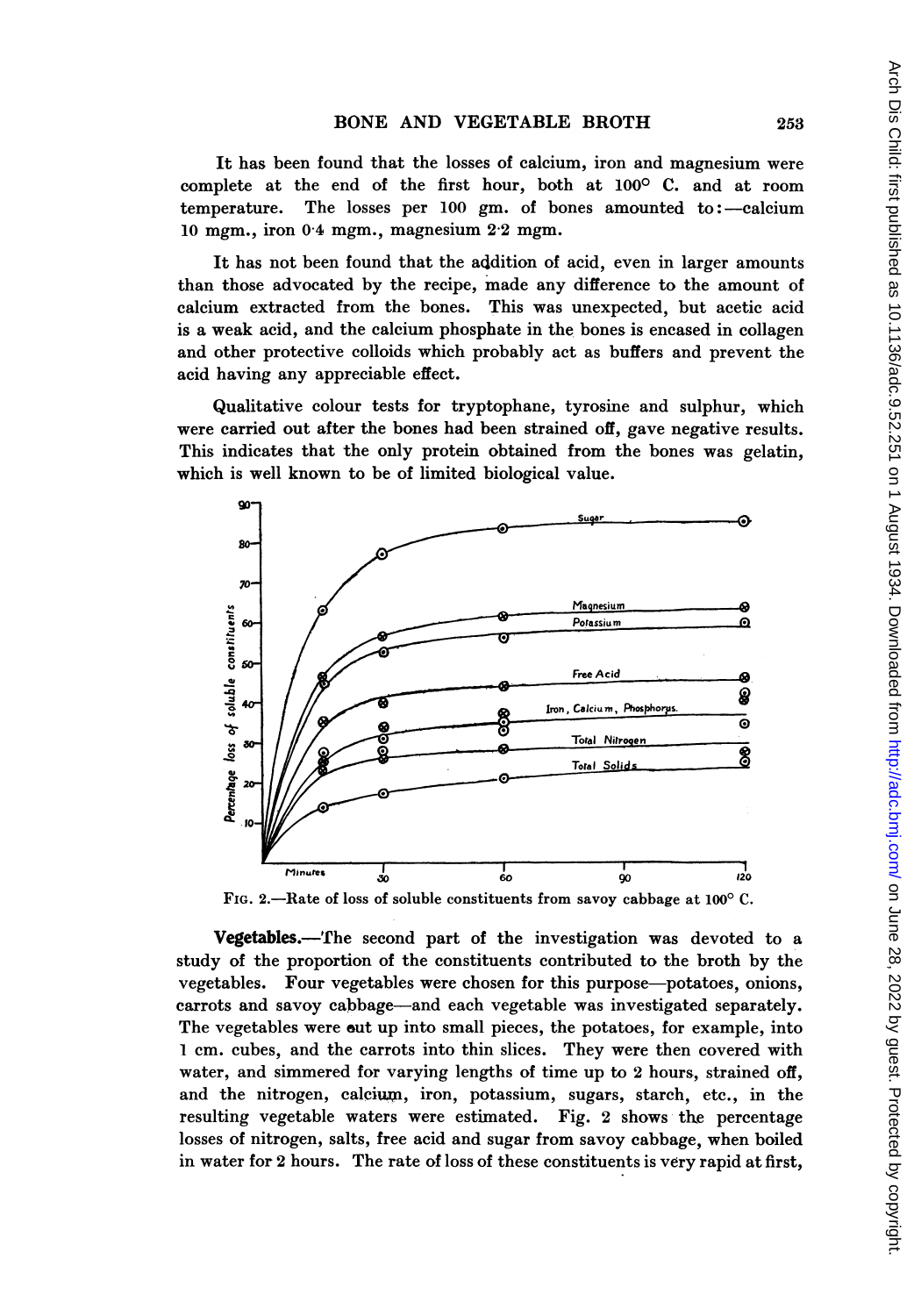but slows off after the first <sup>30</sup> minutes. A rapid loss of soluble constituents during the first half-hour was also observed in the cooking of the other three vegetables. It will be noticed that the losses for sugar are greater than those for any of the other constituents, but in the other vegetables this was not necessarily the case. In carrots the losses of potassium and chlorine were both greater than the loss of sugar, and in onions the loss of chlorine was greater, and that of potassium less. The losses of iron, calcium, phosphorus and nitrogen were generally as in cabbage lower than those of the sugars, potassium and chloride which indicates that the former were less freely diffusible. Much of the calcium, for example, was probably in the form of pectate, and only a relatively small proportion of it could be dissolved out with water. The loss of total nitrogen tends to be low because much of the protein is relatively insoluble. For the same reason the percentage loss of starch from potatoes was found to be very small indeed (10 per cent. after two hours).

lose their soluble constituents when soaked in water at room temperature. This is because the vegetable cells are still alive and their membranes intact. for it had been found that if the cells have been killed by steam at  $100^{\circ}$  C., the salts diffuse rapidly out when the vegetables are placed in water at room temperature. Meat and marrow cells are not alive when they are prepared for cooking and have lost their semi-permeable membranes. Their salts therefore are readily removed by water at room temperature. Hence it would appear essential to boil vegetables in order to extract their salts, and the present experiments show that one hour's boiling is sufficient to do this.

Broths. The amounts of the various constituents of a broth contributed by the bones and by the vegetables was investigated in the following way (table 1).

| Мсм. рев. 100 с.с.            |                       |                      |                              |               |                      |                       |                  |                    |                    |
|-------------------------------|-----------------------|----------------------|------------------------------|---------------|----------------------|-----------------------|------------------|--------------------|--------------------|
|                               |                       | Bones alone.         |                              |               |                      | Bones and vegetables. |                  |                    |                    |
|                               |                       | $100^{\circ}$ C.     | $100^{\circ}$ C.<br>$\bf{2}$ | Room<br>Temp. | Room<br>Temp.<br>2   | $100^{\circ}$ C.      | $100^{\circ}$ C. | Room<br>Temp.      | Room<br>Temp.<br>2 |
| Nitrogen<br>Carbohydrate-     | $\ddotsc$             | 376                  | 382                          | 27            | 34                   | 455                   | 478              | 35                 | 38                 |
| Sugar<br>Starch               | $\cdots$<br>          | $\bf{0}$<br>$\theta$ | $\bf{0}$<br>$\theta$         | 0<br>0        | $\theta$<br>$\bf{0}$ | 705<br>81             | 620<br>75        | 95<br>$\mathbf{0}$ | 116<br>$\Omega$    |
| Fat<br>$\ddotsc$<br>Sodium    | $\cdots$<br>          | 49                   | 53                           | 40            | 37                   | 2750<br>51            | 2220<br>53       | 49.6<br>41         | 46.2<br>36         |
| Potassium<br>Calcium          | $\cdots$<br>$\ddotsc$ | 19.3<br>3.2          | $20-5$<br>$1-5$              | $15-3$<br>4.7 | 15.4<br>5.4          | 44.4<br>21.2          | 39.7<br>9.9      | 18.5<br>5.5        | 17.6<br>5.9        |
| Magnesium<br>Iron<br>$\ddots$ | $\cdots$<br>$\cdots$  | 0.63<br>0.08         | 0.56<br>0.07                 | $1-6$<br>0.14 | 1.7<br>0.18          | 2.8<br>0.25           | 2.2<br>0.20      | 1.7<br>0.19        | $2-1$              |
| Phosphorus<br>Chlorine        | <br>$\cdots$          | 3.7<br>49            | 5.2<br>59                    | 5.8<br>43     | 5.6<br>43            | $7-1$<br>46           | 7.5<br>51        | 5.9<br>42          | 0.22<br>5.0        |
| Copper                        | $\cdots$              | 0.018                | 0.016                        | 0.019         | 0.024                | 0.021                 | 0.023            | 0.015              | 42<br>0.022        |

TABLE 1. COMPOSITION OF BROTHS IREPARED AT ROOM TEMPERATURE AND 100° C.

In contrast with bones (fig. 1), it has been found that vegetables do not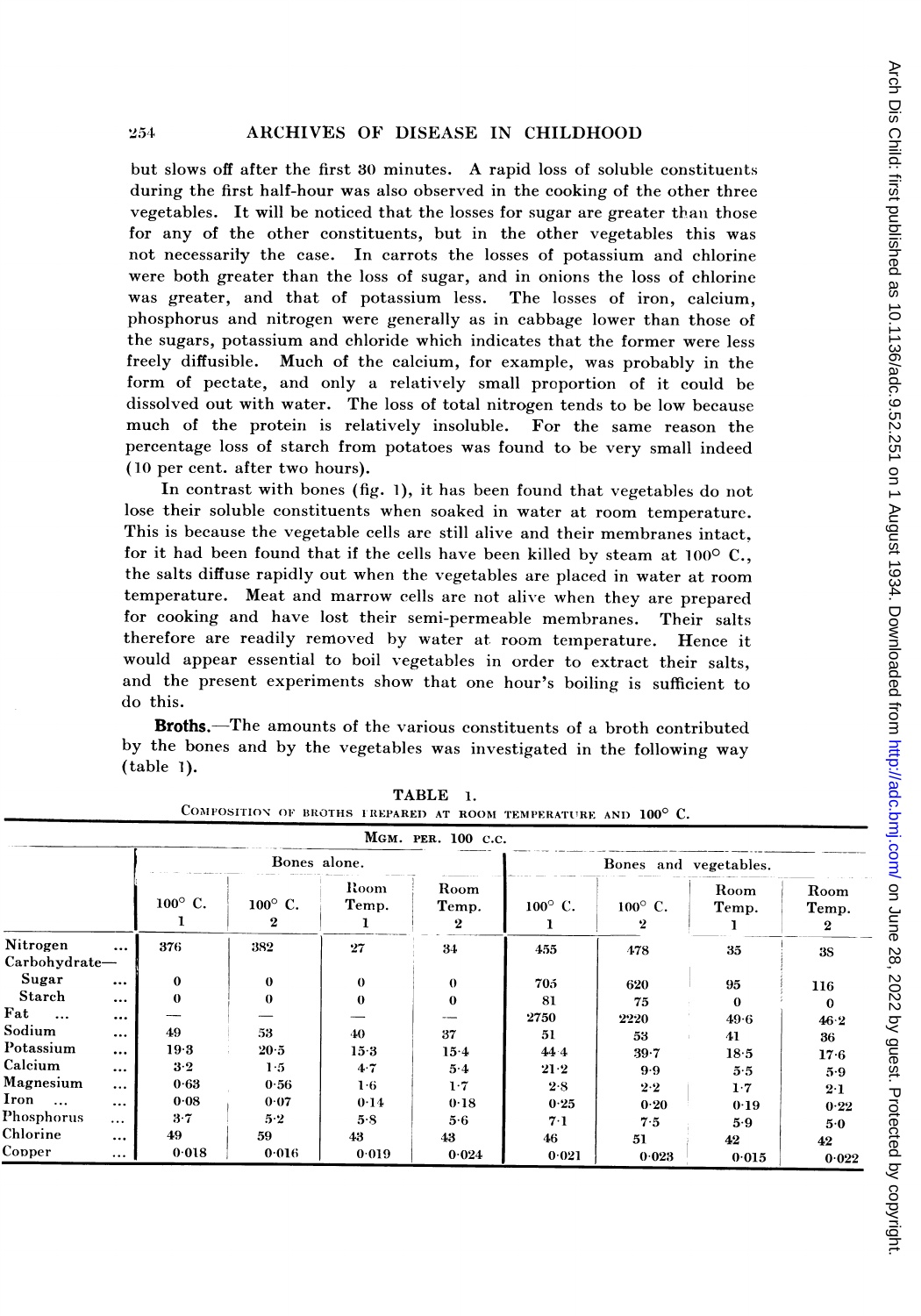Four 400 gm. samples of well broken-up veal bones were placed in large flasks, and 1,000 c.c. water were added, together with <sup>1</sup> tablespoonful of <sup>4</sup> per cent. acetic acid. Two of the flasks were simmered gently for <sup>7</sup> hours under reflux condensers, while the other two remained at room temperature. At the end of this time 100 c.c. were removed for analysis; 40 gm. of chopped potatoes, of onions, and of carrots were then added to each, and the heating or soaking was continued for a further hour. Finally the broths were strained.

The main points  $are:$   $-$ 

(a) The losses of nitrogen and potassium from the bones at 100° C. and at room temperature are what is to be expected from a study of fig. 1.

(b) The losses of iron, calcium and magnesium from the bones are actually greater in the cold than they are at 100° C. This unexpected result had been noted in the experiments described on page 253, but it was thought at that time that the differences must have been technical in origin. The present results, however, agree so closely with those previously obtained that it seems that they must be accepted. The amounts' of these three metals in the broths are increased by the addition of vegetables, but only if the broths are heated.

(c) The vegetables contribute little or nothing to the broths at room temperature. At 100° C. their presence increases the nitrogen, potassium, iron, calcium and magnesium found in the final product.

(d) All the carbohydrates are derived from the vegetables.

(e) Most of the phosphorus and copper and the whole of the sodium and chlorine comes from the bones, whether the broths are heated or not.

(f) Determinations of fat were not made before the vegetables were added but practically all of it must have come from the bones.

It is evident that except for the gelatine, and perhaps the fat, broths could equally well be prepared by allowing the bones to soak in cold water for several hours, adding the vegetables and boiling for another hour.

# Composition of broths.

Analyses have been carried out on a number of broths which had been prepared in the kitchen in iron, enamelled and aluminium vessels, according to the standard recipe. No differences could be detected in their iron content, and the mean of all these results is found in table 2, column 1. Column 2 shows the mean results for the two broths which had been prepared at 100° C. in glass vessels in the laboratory, and which have already been discussed. These results are all calculated on the basis of 1 pint per lb. of bones.

Broths of a similar nature are prepared commercially. Two samples of these have been purchased from one firm on different dates. The results of their analyses are shown in column 3, and are given as mgm. per 100 c.c. of the broths as purchased.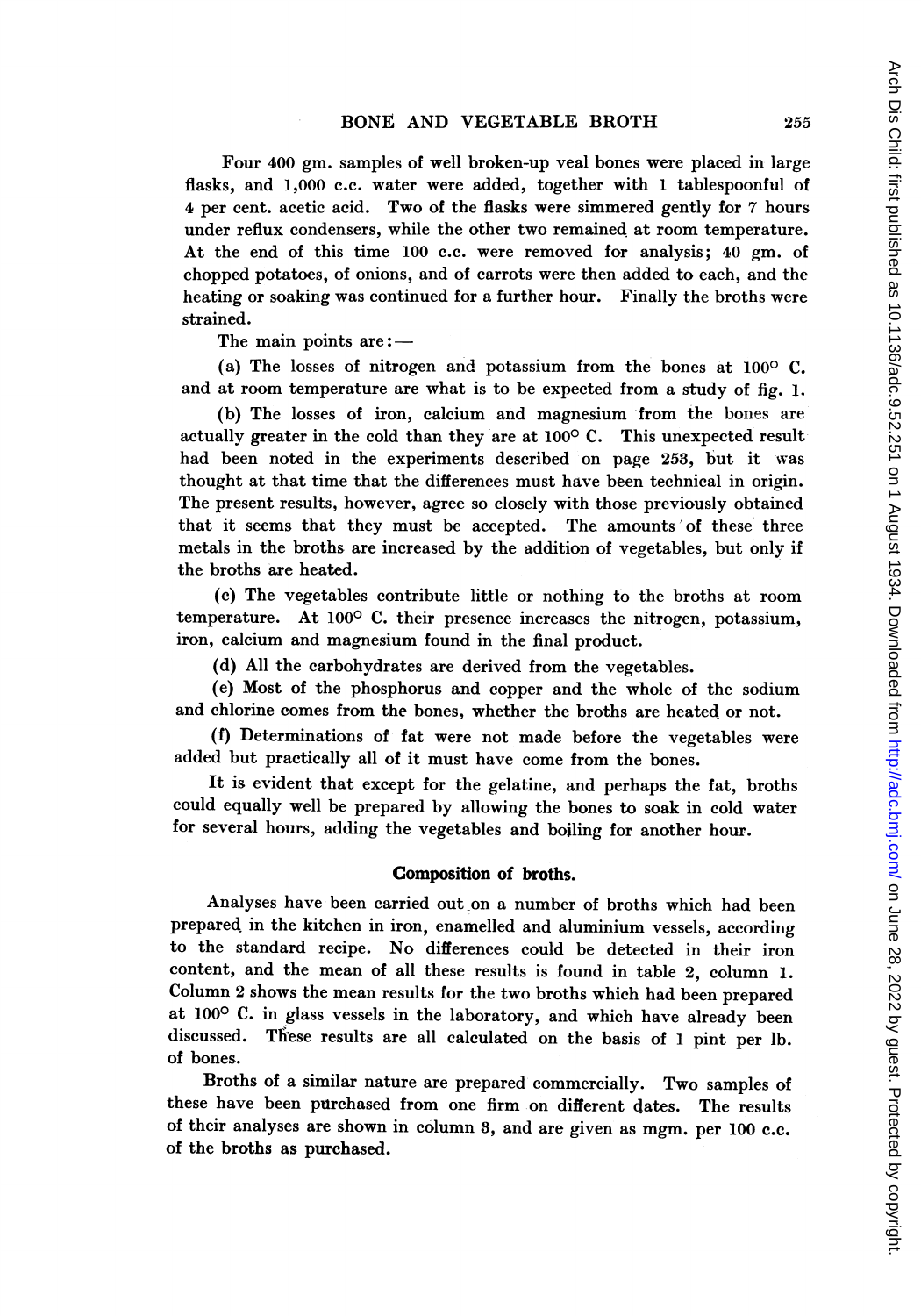# <sup>256</sup> ARCHIVES OF DISEASE IN CHILDHOOD

For comparative purposes analyses of cow's milk and human milk have been made, and these results are given in columns 5 and 7. Milk analyses obtained by other workers are given in columns 4 and 6.

It will be seen that the nitrogen content of the broths is very variable. The laboratory broth contains more nitrogen than cow's milk. The kitchen broth contains less nitrogen than cow's milk, and rather more than human It must be remembered, however, that the nitrogen in milk is derived from casein and lactalbumen, proteins of acknowledged biological value. On the other hand, none of the broths gave colour reactions for tyrosine, tryptophane or sulphur. Therefore the protein in them must have been almost entirely gelatin, the biological value of which is not to be compared with that of milk proteins.

| TABLE 2.                                 |  |  |  |  |  |  |  |  |
|------------------------------------------|--|--|--|--|--|--|--|--|
| COMPARATIVE ANALYSES OF BROTHS AND MILK. |  |  |  |  |  |  |  |  |

|                   |           |                                                                |                                                       | MGM. PER 100 C.C.                      |                          |                                      |                             |                                         |
|-------------------|-----------|----------------------------------------------------------------|-------------------------------------------------------|----------------------------------------|--------------------------|--------------------------------------|-----------------------------|-----------------------------------------|
|                   |           | Kitchen<br>broth<br>$(mean of 6)$ .<br>1 pt. per lb.<br>bones. | Lab. broth<br>(mean of 2).<br>1 pt. per lb.<br>bones. | Commer-<br>cial broths<br>(mean of 2). | Cow's milk<br>(Sherman). | Cow's milk<br>(Present<br>analysis). | Human<br>milk<br>(Sherman). | Human<br>milk<br>(Present<br>analysis). |
| Nitrogen          | $\ddotsc$ | 312                                                            | 875                                                   | 705                                    | 560                      | 480                                  | 240                         | 190                                     |
| Carbohydrate-     |           |                                                                |                                                       |                                        |                          |                                      |                             |                                         |
| Sugar             | $\ddotsc$ | 735                                                            | 1240                                                  | 272                                    | 5000                     | 4400                                 | 6500                        | 6130                                    |
| <b>Starch</b>     | $\cdots$  | 92                                                             | 146                                                   | 48                                     | $\Omega$                 | 0                                    | 0                           | 0                                       |
| Fat               | $\cdots$  |                                                                | 4620                                                  |                                        | 3000                     |                                      | 3000                        |                                         |
| Sodium            |           | 51.0                                                           | 97.5                                                  | 48.5                                   | 51.0                     | 43.0                                 |                             | 43.0                                    |
| Potassium         |           | 58.0                                                           | 69.5                                                  | 42.0                                   | 143.0                    | 156.0                                | 47.0                        | 74.5                                    |
| Calcium           |           | 5.2                                                            | $28 - 6$                                              | $10-2$                                 | 120.0                    | 119.0                                | 34.0                        | 22.6                                    |
| Magnesium         | $\ddotsc$ | 1.9                                                            | 4.5                                                   | 3.9                                    | 12.0                     | 13.5                                 | 5.0                         | $4-1$                                   |
| Iron<br>$\ddotsc$ |           | 0.15                                                           | 0.41                                                  | 0.28                                   | 0.24                     | 0.11                                 | $0.3***$                    | 0.096                                   |
| Phosphorus        |           | $6-1$                                                          | 13.7                                                  | 6.96                                   | 93.0                     | 94.0                                 | 15.0                        | 14.0                                    |
| Chlorine          |           | 58.0                                                           | 91.0                                                  | 56.5                                   | 106:0                    | 93.0                                 | 35.0                        | 87.0                                    |
| Copper            |           |                                                                | 0.041                                                 | 0.028                                  | $0.015*$                 | 0.023                                | $0.05\dagger$               | 0.03                                    |

\* From Lindow, Elvehjem, and Peterson4.

\*\* From Xackay6.

t From Zondek and Bandmann10.

The sugar content of the broth is much less than that of milk, and the commercial broth contains by far the least. The broths contain a little starch, which comes from the potato, but commercial broth contains considerably less than the others. It is clear from the small amount of sugar and starch in this preparation that only very small amounts of vegetables were used in its manufacture. All the broths contain about as much potassium as is found in human milk. The calcium and phosphorus contents of the commercial and kitchen broths are extremely low, and compare unfavourably even with human milk. The laboratory broth is rather better in this respect, and contains about the same amounts of calcium and phosphorus as human milk, but it cannot be compared with cow's milk as <sup>a</sup> source of these elements.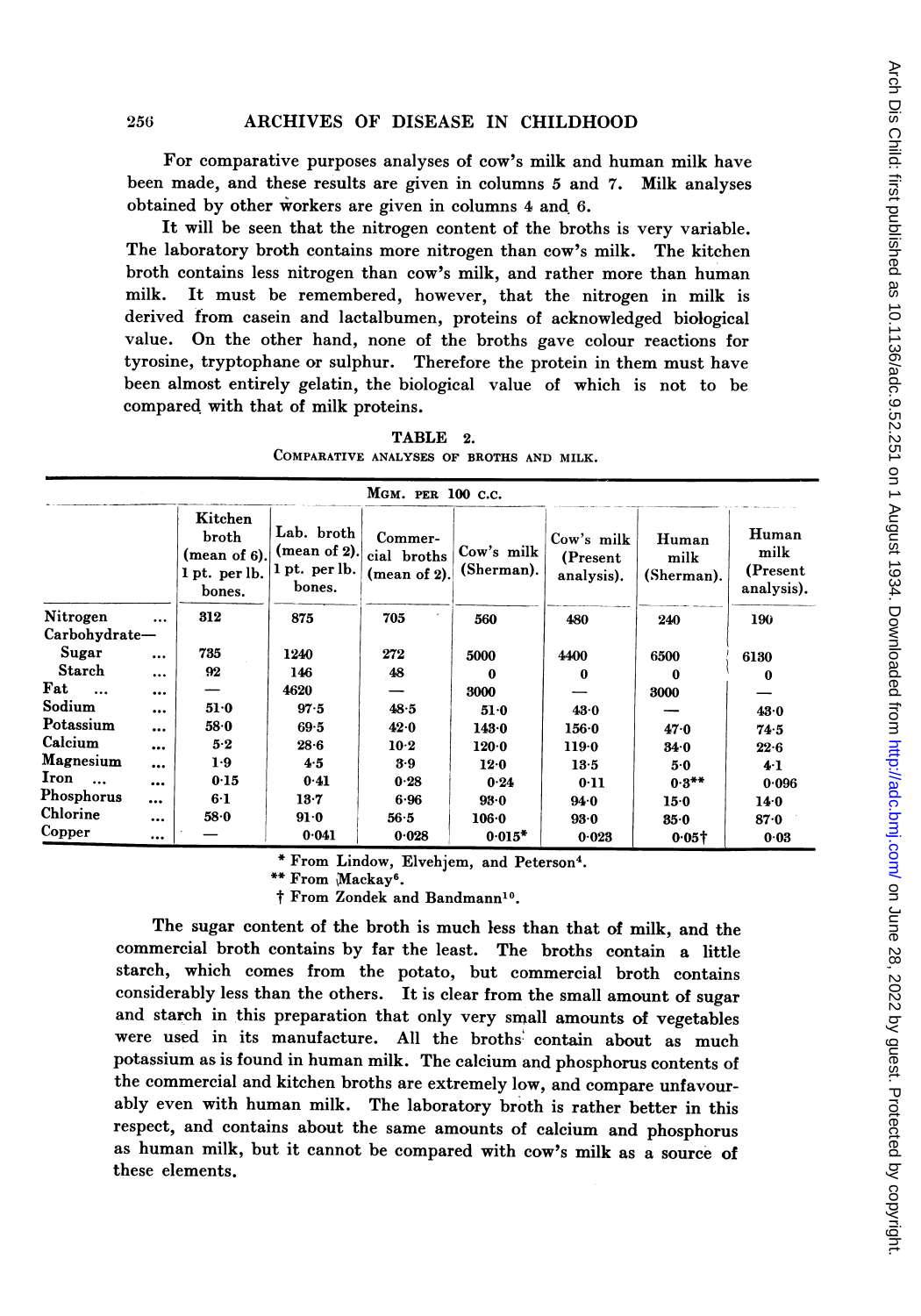#### BONE AND VEGETABLE BROTH

The figures for the iron contents of the commercial and kitchen broths are comparable with the figures given by Sherman<sup>8</sup> for human and cow's milk. The iron content of the laboratory broth is a little higher. The figures obtained for the milks which were analysed in this laboratory are appreciably lower than those given by Sherman<sup>8</sup> or Mackay<sup>6</sup>. There seem to be no reason, however, to doubt the accuracy of the present figures. The iron in the cow's milk was determined (a) by <sup>a</sup> thiocyanate method after dry ashing (McCance and Shipp7), and (b) by a thioglycollic acid method (Lyons<sup>5</sup>) after wet ashing, and both gave essentially the same results. It is noteworthy how closely some of the new figures for milks agree with those given by Sherman. There is little worthy of comment in the results for sodium, magnesium and copper.

## Conclusions.

As judged by chemical standards, bone and vegetable broths are not of great nutritional value. Their protein is mainly gelatin, and they contain only small amounts of starch and sugar. For technical reasons fat was only determined in the laboratory broth (see tables <sup>1</sup> and 2). The amount found was about the same as that in milk, but in practice the fat will vary (a) with the amount of fat left on the bones, (b) with the type of marrow, and (c) with the amount skimmed off during the preparation of the broth.

Assuming the broth to contain as much as 3 per cent. fat, its calorie value will be far below that of milk, and its inorganic salt composition in most respects also very inferior. Broths and milk contain approximately the same amounts of iron, but the latter is admittedly a poor source of this metal.

Apart from the question of nutrition, broths, especially the home-made type prepared with potato, may be of value in that they help to introduce a little starch into the infant's diet in <sup>a</sup> very digestible form. Broths may also help to educate the infant's palate to more varied tastes, but the present experiments show that their nutritive value is low, and that in prescribing them, this should be taken into account.

## Summary.

1. On boiling veal bones with water or dilute acetic acid the loss of nitrogen is linear for at least the first seven hours. The loss of salts is complete in from one to two hours.

2. On boiling vegetables with water the losses of nitrogen, sugar and salts are very rapid at first, and are almost complete in one hour.

3. There is only a small loss of nitrogen when bones are soaked in water at room temperature, but the loss of salts is comparable with that at 100° C.

4. Vegetables lose little of their constituents unless they are boiled.

5. Figures are given for analyses of human and cow's milk, and for broths made in different ways.

6. Broths compare most unfavourably with milk in calorific value and salt content.